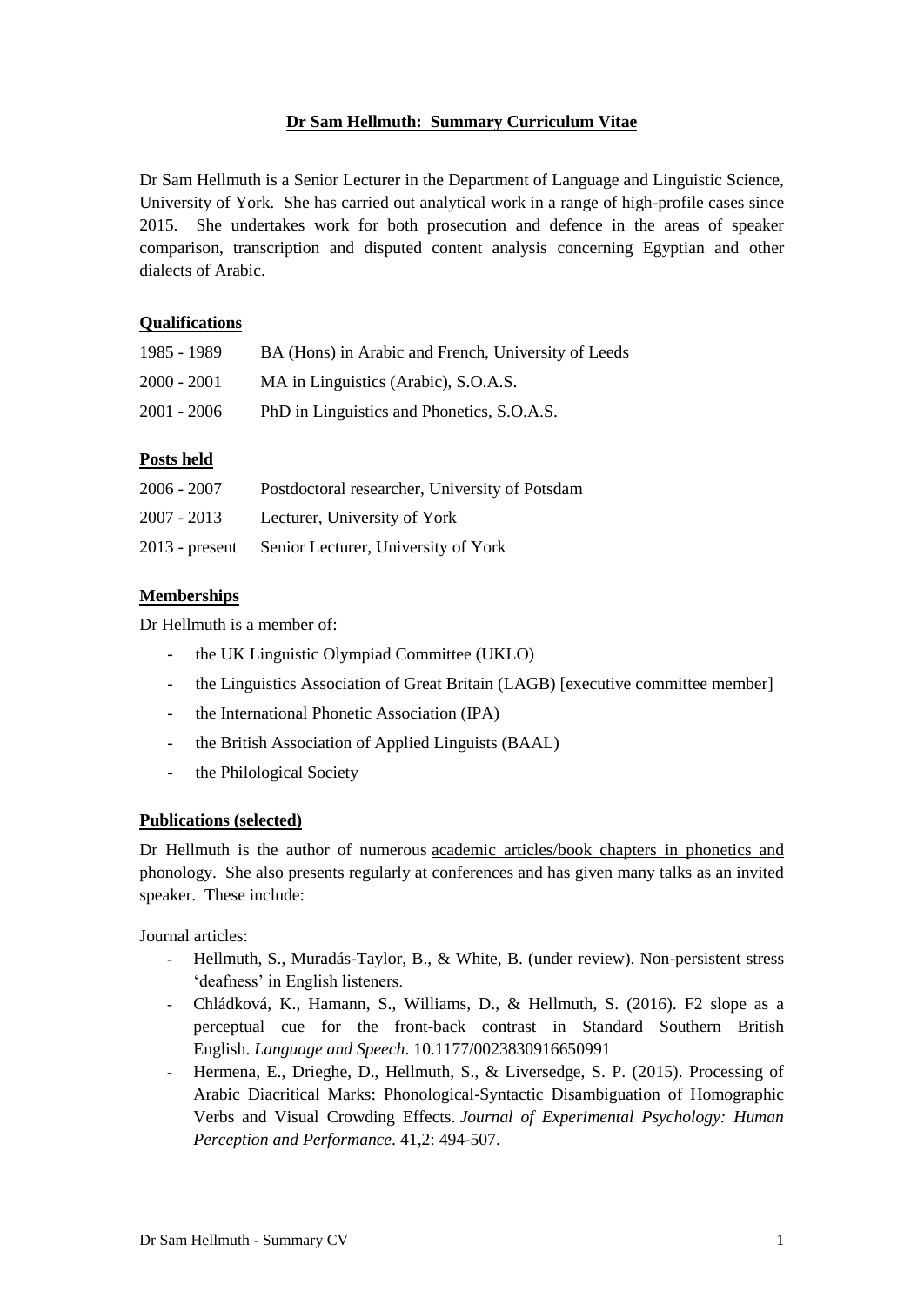- El Zarka, D. & Hellmuth, S. (2009). Variation in the intonation of Egyptian Formal and Colloquial Arabic. *Langues et Linguistique* 22:73-92.
- Hellmuth, S. (2007) The relationship between prosodic structure and pitch accent distribution: evidence from Egyptian Arabic. *The Linguistic Review* 24, 2: 289-314.

Chapters in edited volumes:

- Hellmuth, S. (under review) Prosodic variation. In Horesh, U. & Al-Wer, E (eds). *The Routledge Handbook of Arabic Sociolinguistics*. London: Routledge.
- Hellmuth, S. (in press). Text-tune alignment in Tunisian Arabic yes-no questions. In M. Cruz, S. Frota, & P. Oliveira (Eds.), Prosodic variation (with)in languages: Intonation, phrasing and segments. (Studies in Phonetics and Phonology). Equinox.
- Hellmuth, S. (2016) Exploring the syntax-phonology interface in Arabic. In Davis, S. & Sultan, U .(eds). *Perspectives on Arabic Linguistics XXVII*. John Benjamins. 75-97.
- Cushing, I., & Hellmuth, S. (2016). Phonetics and Phonology. In Giovanelli, M., & Clayton, D. (Eds.). *Knowing About Language: Linguistics and the Secondary English Classroom*, 90-102.
- Hellmuth, S. (2014) Dialectal variation in Arabic intonation: motivations for a multilevel corpus approach. In Farwaneh, S. & Ouali, H. (eds). *Perspectives on Arabic Linguistics XXV-XXVI*. John Benjamins. 63-89.
- Chahal, D., & Hellmuth, S. (2014). The intonation of Lebanese and Egyptian Arabic. In Jun, Sun-Ah (ed.) *Prosodic Typology Volume II*. 365-404
- Hellmuth, S. (2013) Phonology. In Owens, Jonathan (ed.) *The Oxford Handbook of Arabic Linguistics*. OUP. 45-70.
- Hellmuth, S. (2011) Variable cues to phrasing: finding edges in Egyptian Arabic. In Borowsky et al. (eds.) *Prosody matters: essays in honor of Lisa Selkirk*. Equinox. 238-279.
- Hellmuth, S. (2011) Acoustic cues to focus and givenness in Egyptian Arabic. In Majeed Hassan, Zeki & Barry Heselwood (eds.) *Instrumental Studies in Arabic Phonetics*. [CILT319] John Benjamins. 299-324.
- van der Hulst, H. & Hellmuth, S. (2010) Word accent systems in the Middle East. In Goedemans, R.W.N. & van der Hulst, H.G. *A Survey of Word Accentual Patterns in the Languages of the World*. de Gruyter. 615-646.
- Hellmuth, S. (2010). Functional complementarity is only skin deep: evidence from Arabic for the autonomy of syntax and phonology in expression of information structure. In Erteschik-Shir, N., & Rothman, L. (eds.) *The Sound Patterns of Syntax*. OUP. 247-270.
- Hellmuth, S. (2010). The (absence of) prosodic reflexes of given/new information status in Egyptian Arabic. In Owens, J. & A. Elgibali (eds.) *Information Structure in Spoken Arabic*. Routledge. 165-188.
- Hellmuth, S. (2005) No de-accenting in (or of) phrases: evidence from Arabic for cross-linguistic and cross-dialectal prosodic variation. In Frota et al. (eds.) *Prosodies*. de Gruyter.99-121.

Peer-reviewed conference proceedings:

- Hellmuth, S., Alhussein Almbark, R., Chlaihani, B., & Louriz, N. (2015). F0 peak alignment in Moroccan Arabic polar questions. *Proceedings ofthe 18th ICPhS, Glasgow*.